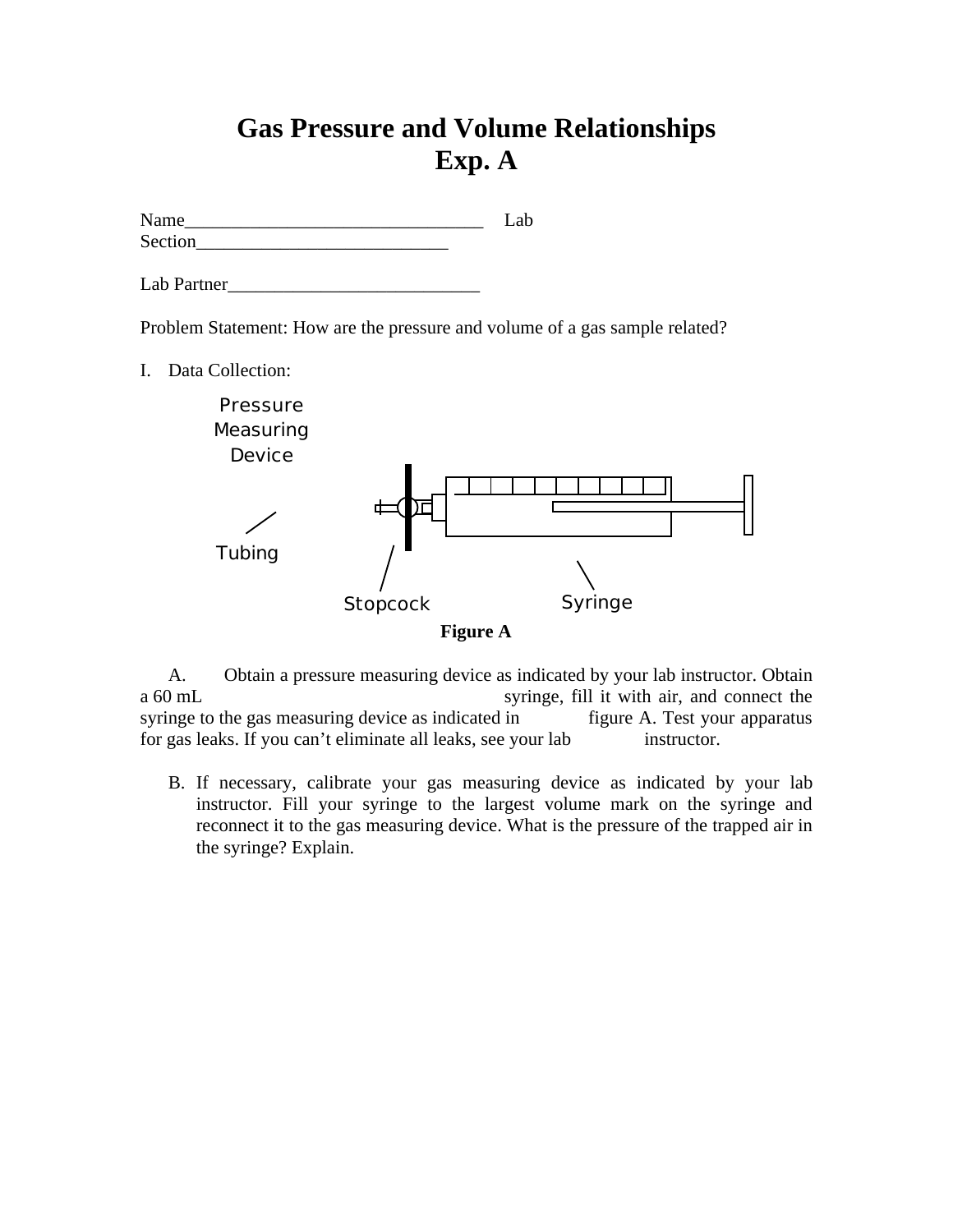C. Depress the plunger of the syringe and describe the system. Is the pressure of the trapped air greater or less than atmospheric pressure? Explain.

D. Release the plunger of the syringe. Adjust the plunger to the 60 mL mark. Record the pressure reading of the trapped air in the following table. Compress the trapped air by pushing on the plunger. Note the volume of the trapped air, close the stopcock to trap the pressure, and then note the pressure reading on the pressure device. Record these data in the following table. Take volume and pressure readings for a total of ten compressions down to as small a syringe volume as is practical. Obtain atmospheric pressure. Record these values in the following table.

| Atmospheric | at______________(time),___________(date)  | pressure                        | torr |
|-------------|-------------------------------------------|---------------------------------|------|
|             |                                           | Pressure Reading Syringe Volume |      |
|             | the company of the company of the company |                                 |      |
|             | _________________                         |                                 |      |
|             |                                           |                                 |      |
|             |                                           |                                 |      |
|             |                                           |                                 |      |
|             |                                           |                                 |      |
|             |                                           |                                 |      |
|             |                                           |                                 |      |
|             |                                           |                                 |      |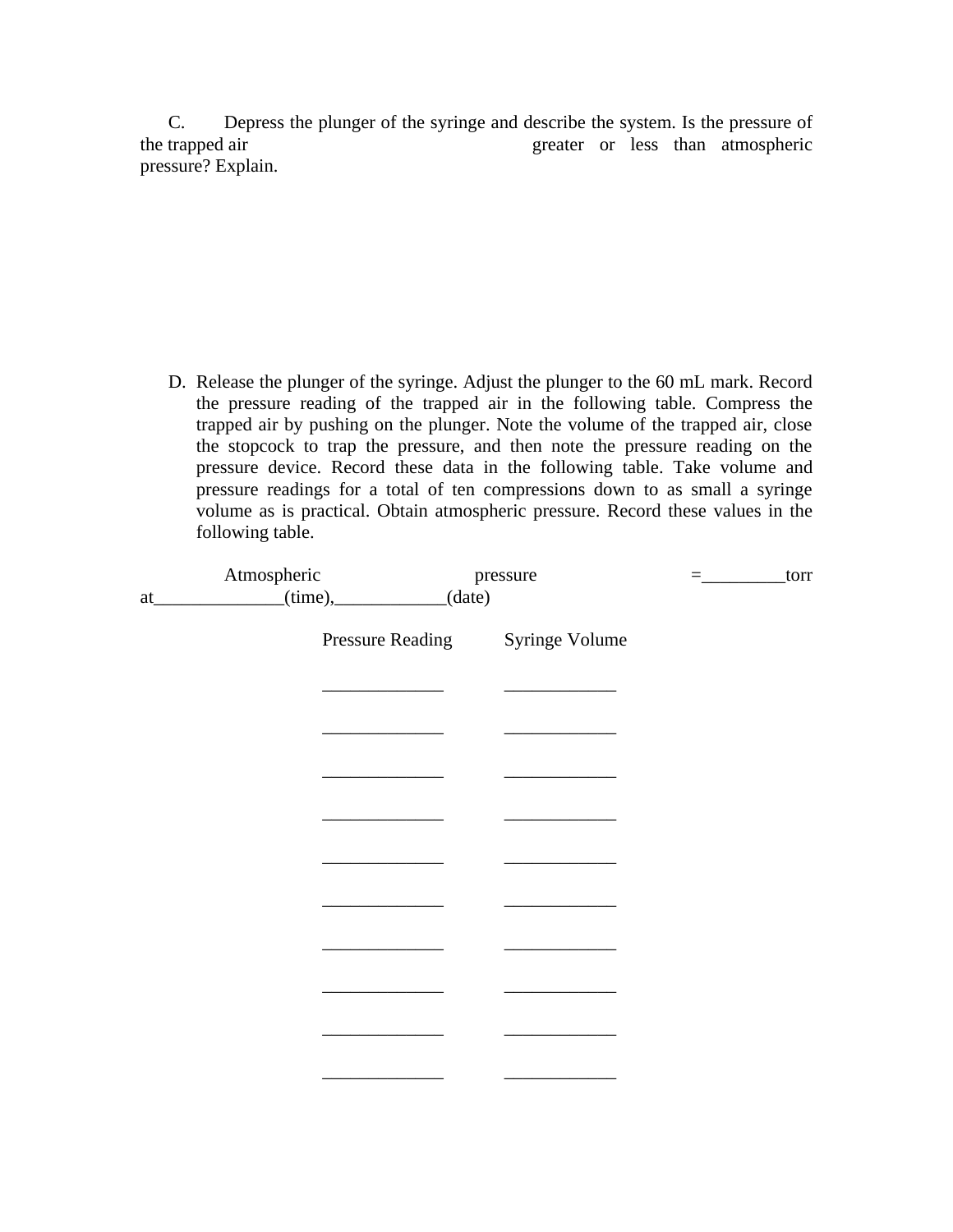## II. Data Analysis:

A. If necessary, calculate the total pressure of the trapped air for each reading and record it in the following table. Show how you calculate this pressure for your first reading in the space below.

B. Calculate the total volume of the trapped air for each reading and record it in the following table. Show how you calculated this volume for your first reading. (Hint: treat the volume in the tubing and the pressure measuring device as a cylinder,  $V = r^2 1$ .)

**Data Table**

| Pressure                      |  | <b>Total Volume</b> |  |  |
|-------------------------------|--|---------------------|--|--|
| the company of the company of |  |                     |  |  |
|                               |  |                     |  |  |
|                               |  |                     |  |  |
|                               |  |                     |  |  |
|                               |  |                     |  |  |
|                               |  |                     |  |  |
|                               |  |                     |  |  |
|                               |  |                     |  |  |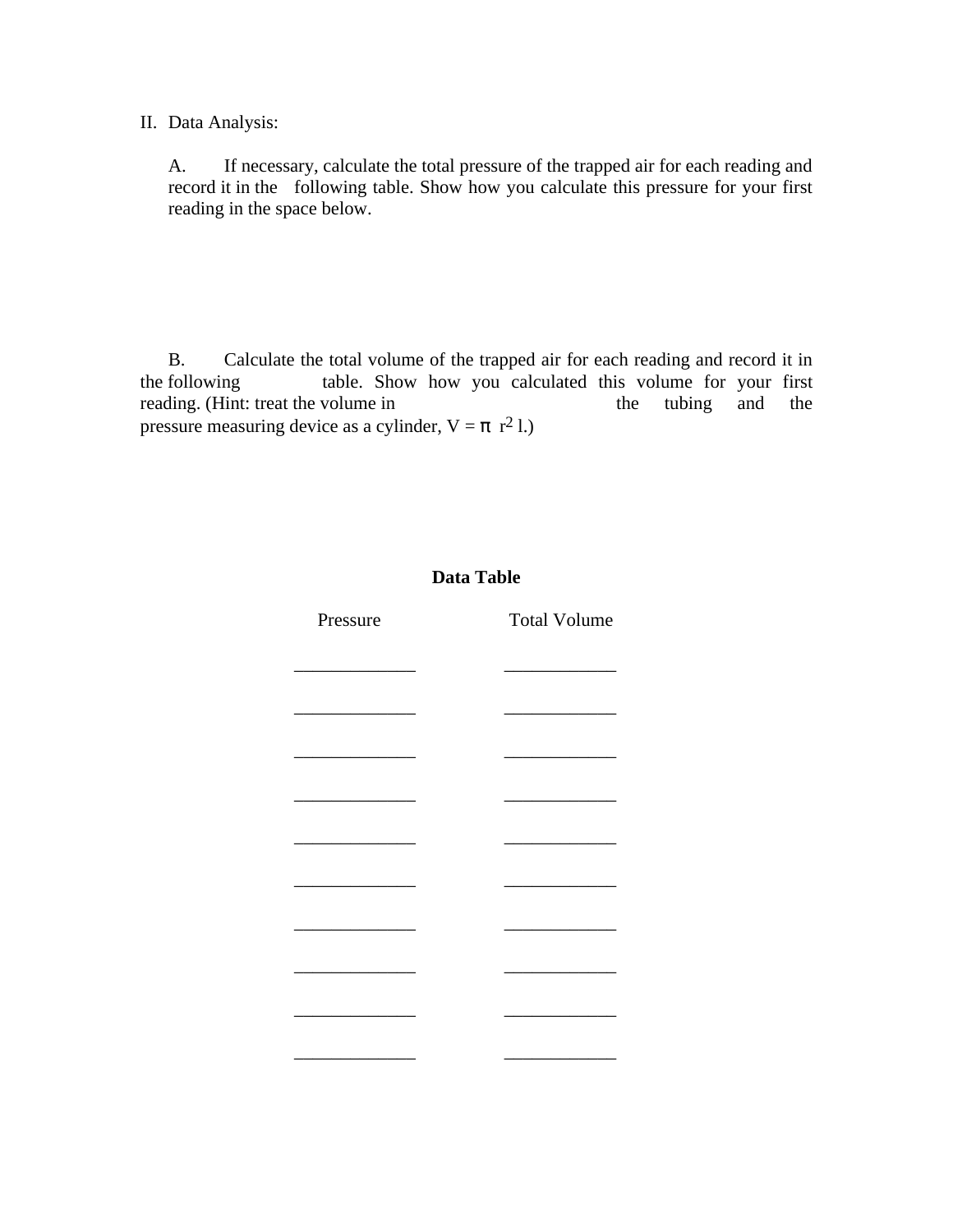C. What patterns are shown in these data? It might be helpful to graph the data. Try to come up with an algebraic equation that expresses the pattern you found.

III. Interpretation and Conclusions:

A. How are the pressure and volume of a gas sample related?

B. Mental Model - Draw a picture(s) that explains how the pressure and volume of a gas sample are related at the level of atoms and molecules and that illustrates the observations you made in the experiment. In words, explain how your picture(s) illustrate(s) this relationship.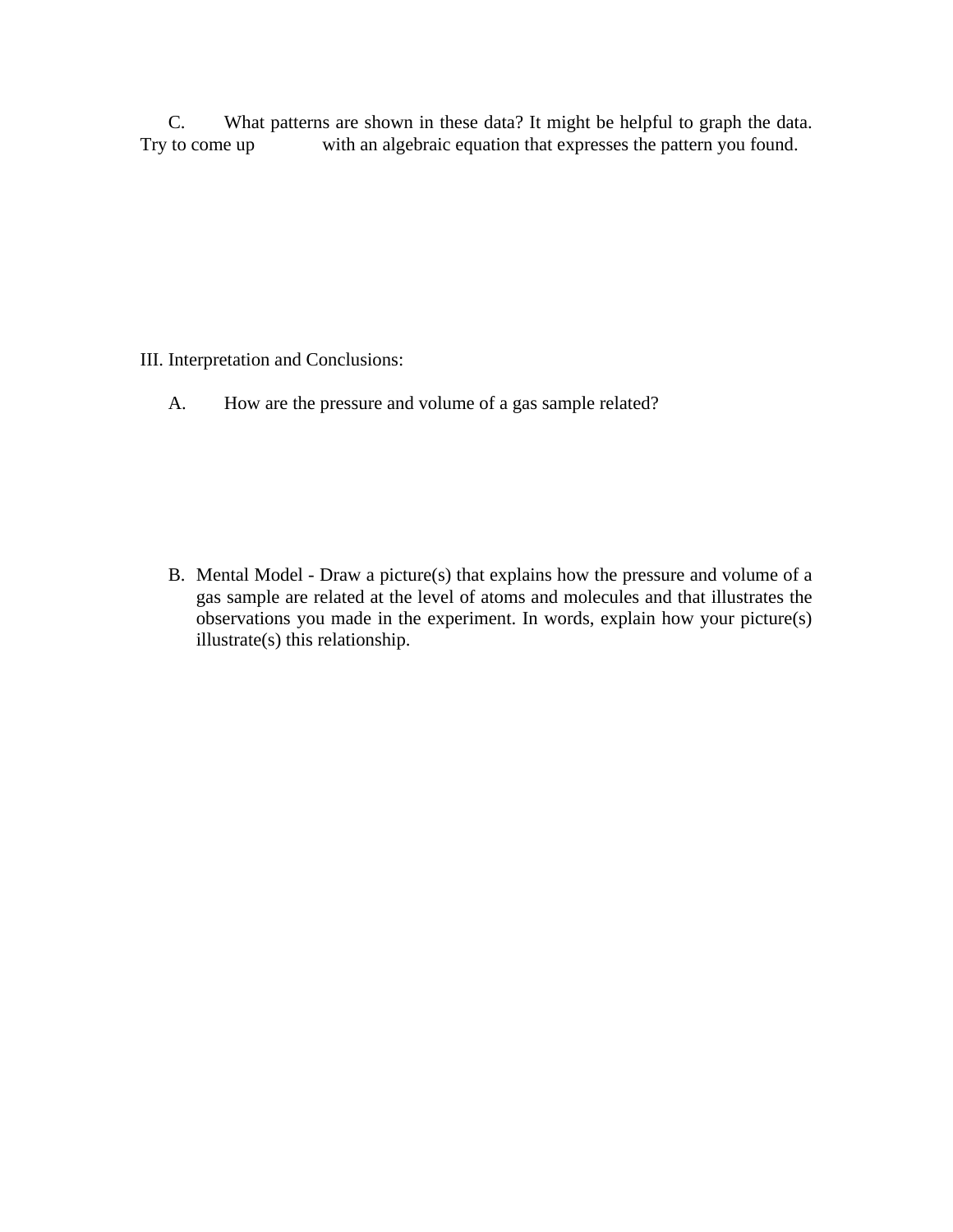## **Gas Pressure and Temperature Relationships Exp. B**

Name Lab Section

Lab Partner

Problem Statement: How are the pressure and temperature of a gas sample related?

I. Data Collection:

A. Obtain a pressure measuring device as indicated by your lab instructor. Assemble a 125 mL Erlenmeyer flask with thermometer, tubing, and a 1000 mL beaker as shown in figure A. Connect this via a three way stopcock to the pressure measuring device and test for gas leaks.

If you can't eliminate all leaks, see your lab instructor.





B. If necessary, calibrate your gas measuring device as indicated by your lab instructor. Using a ring and wire gauze, support the 1000 mL beaker so that a gas burner can be used to heat the beaker. Using a clamp, suspend the flask in the beaker so that only its neck is above the beaker rim and does not touch the sides or bottom of the beaker.

Fill the beaker with tap water to about 1  $1/2$  cm from the rim. Be careful to **not** get any water into the flask.

Adjust the stopcock so that the flask is vented to the outside. Using a gas burner, heat the water to a temperature of 80-85˚ C using a second thermometer dipped directly into the water. The water should be constantly stirred during the heating process. The thermometer can be used, but care must be taken to not break the fragile thermometer.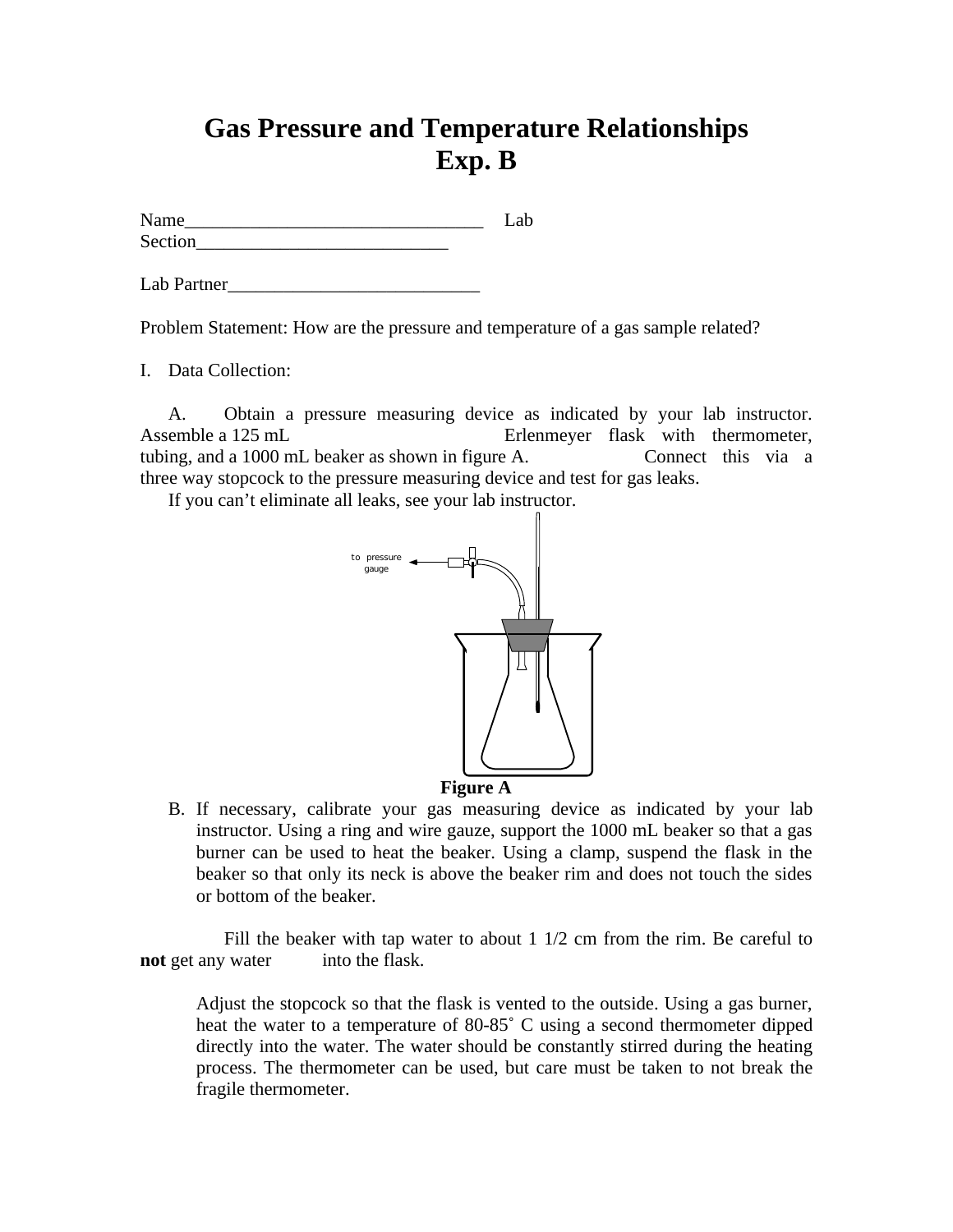When the temperature reaches 80-85° C, remove the heat. When the thermometer measuring the air temperature inside the flask reaches a maximum, adjust the stopcock to connect the flask to the pressure measuring device while closing the vent to the outside. While continuing to gently stir the water, allow the temperature to drop about 5˚ C.

C. Record the temperature and pressure reading in the following table. Allow the temperature to cool approximately another 5˚ C while continuing to stir the water. Record the temperature of the gas sample and the pressure reading in the following table. Using the procedure outlined above continue to record readings at approximately 5˚ C intervals until a temperature of about 15˚ C is reached.

Notes:

1. If the system leaks at any time, the experiment must be restarted

2. Cooling can be hastened by adding small amounts of ice to the water. However, to insure the temperature of the gas sample has been equalized, stir for at least 3 minutes after the ice has disappeared before taking readings.

3. Excess water can be removed from the beaker. However, the water level should be at most 3 cm from the rim.

- II. Data Analysis:
	- A. If necessary, calculate the total pressure of the trapped air for each reading and record it in the following table. Show how you calculated this pressure for your first reading in the space below. Obtain atmospheric pressure. Record these values in the following table.

| at                | Atmospheric<br>$\rule{1em}{0.15mm} (time),\n\rule{1em}{0.15mm}$ | (data) | pressure                            |  |  | torr |  |  |  |
|-------------------|-----------------------------------------------------------------|--------|-------------------------------------|--|--|------|--|--|--|
| <b>Data Table</b> |                                                                 |        |                                     |  |  |      |  |  |  |
| Gas               | <b>Pressure Reading</b>                                         |        | Temperature (°C)Pressure of Trapped |  |  |      |  |  |  |
|                   |                                                                 |        |                                     |  |  |      |  |  |  |
|                   |                                                                 |        |                                     |  |  |      |  |  |  |
|                   |                                                                 |        |                                     |  |  |      |  |  |  |
|                   |                                                                 |        |                                     |  |  |      |  |  |  |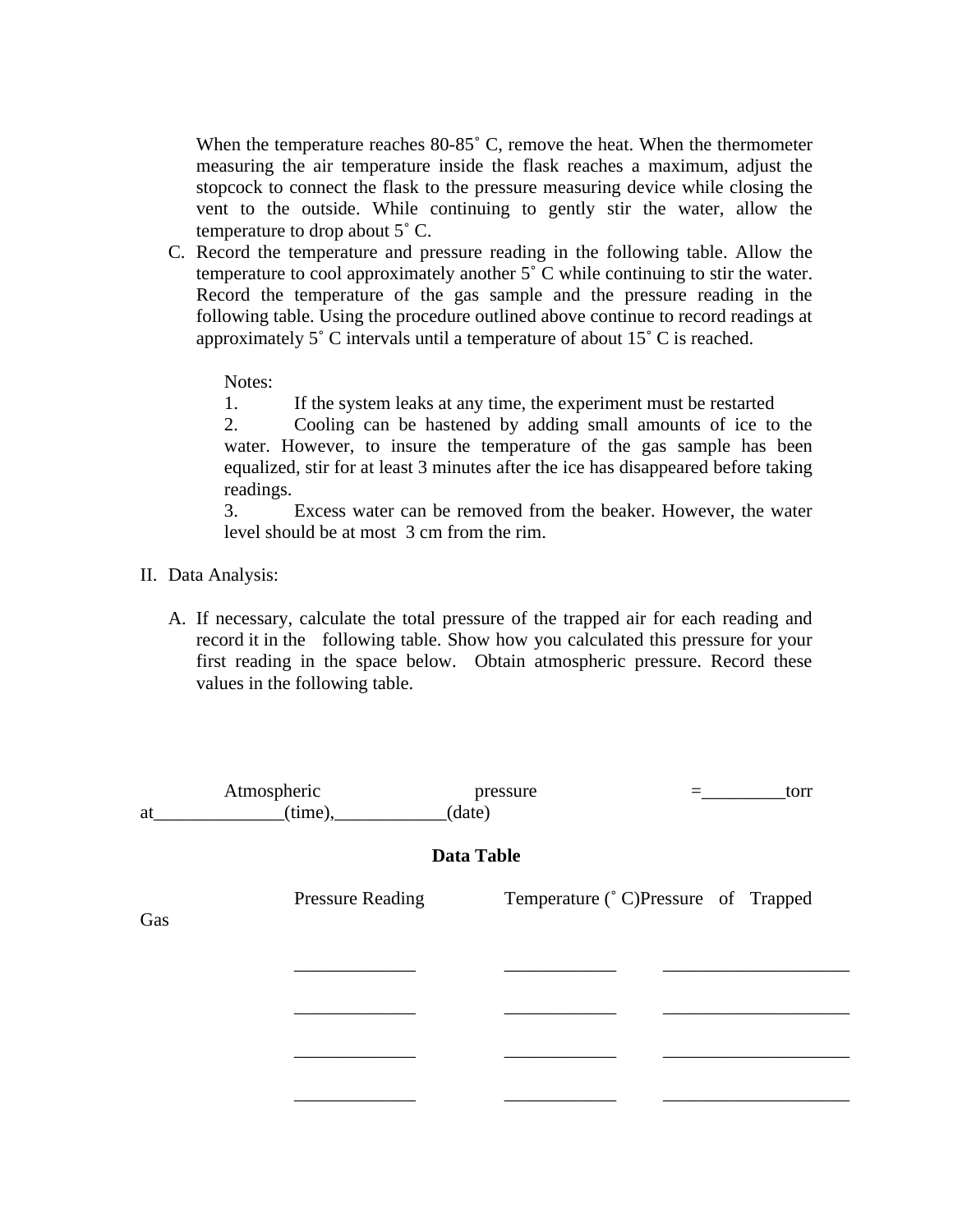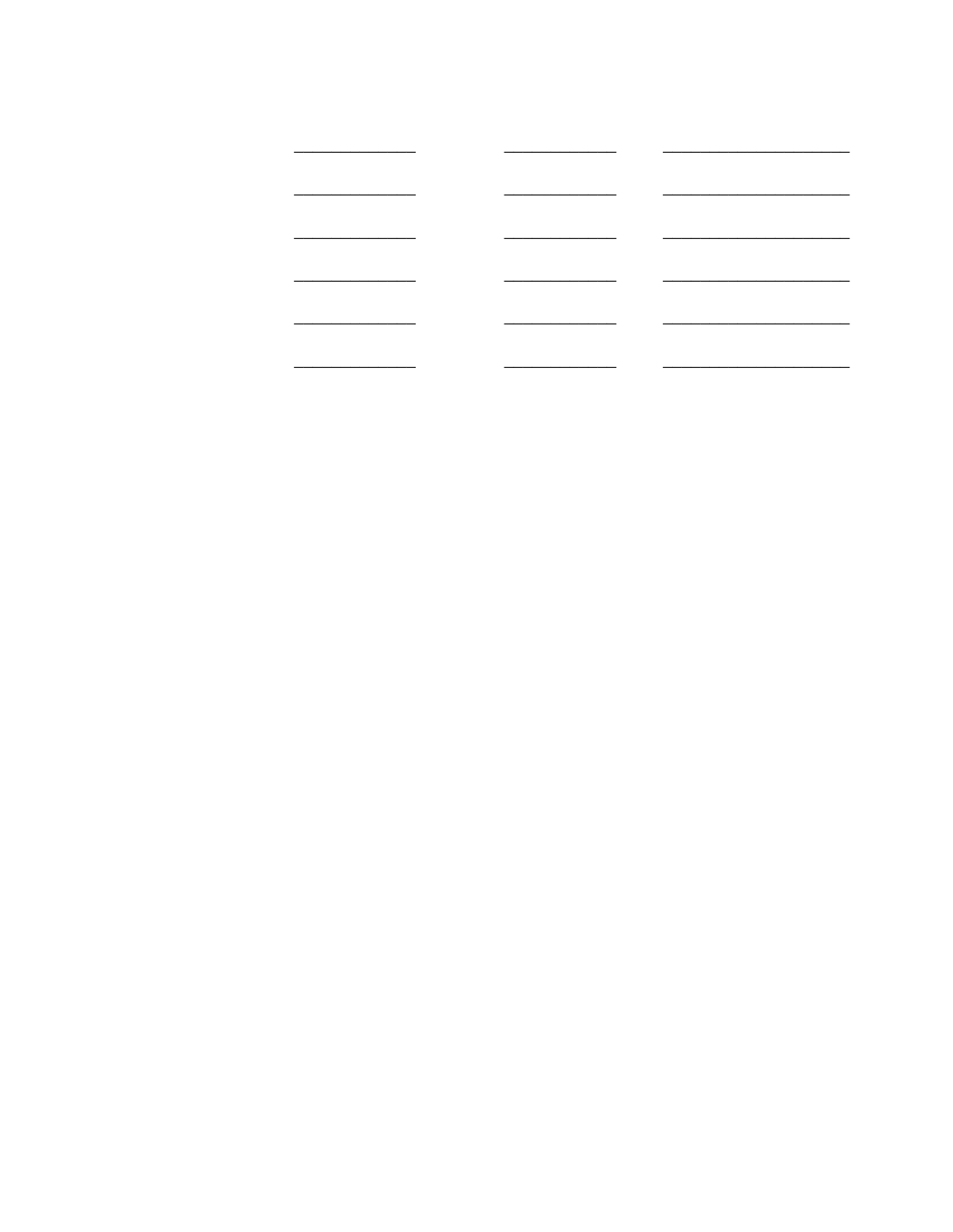B. What patterns are shown in these data? It might be helpful to graph the data. Try to come up with an algebraic equation that expresses the pattern you found.

C. (Optional) Estimate the temperature of a gas when the pressure is reduced to zero. Discuss the significance of this temperature.

III. Interpretation and Conclusions:

A. How are the pressure and temperature of a gas sample related?

B. Mental Model - Draw a picture(s) that explains how the pressure and temperature of a gas sample are related at the level of atoms and molecules and that illustrates the observations you made in the experiment. In words, explain how your picture(s) illustrate(s) this relationship.